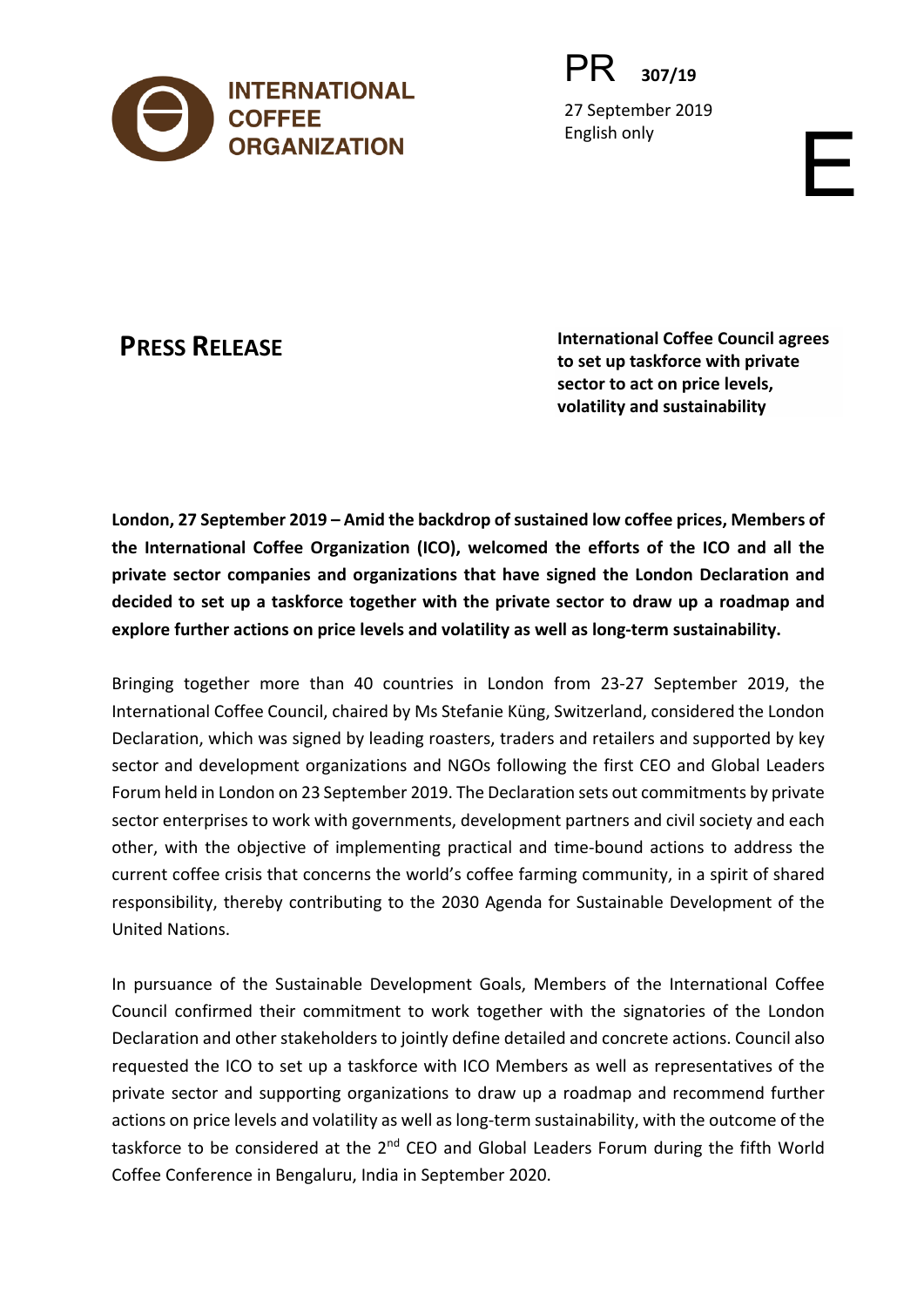ICO Executive Director, Mr José Sette, said: "The Declaration is the result of a complex consensus-building exercise to implement Resolution 465 and successfully carry out a Structured Sector-wide Dialogue, mobilizing coffee stakeholders in the coffee value chain and the international roasting industry. Using the convening power of the ICO, we will continue our efforts to mobilize stronger political support and resources from multilateral mechanisms, international organizations and the private sector in order to address the short- and long-term sustainability of the coffee sector."

In other business during the week-long session, the Council held the 9<sup>th</sup> Consultative Forum on Coffee Sector Finance, which gathered experts to explore the potential of innovative price risk management solutions for smallholder farmers and the identification of structural, technological and institutional barriers to their widespread adoption. H.E. Paul Anliker, Minister of Agriculture of El Salvador, H.E. Dr Le Quoc Doanh, Vice-Minister of Agriculture and Rural Development of Viet Nam, and Mr Deepak Khanal, of the National Tea and Coffee Development Board of Nepal made statements on national policy developments. Presentations were also made on cooperation activities between the ICO and the Global Coffee Platform, the African Fine Coffees Association, the Sustainable Coffee Challenge and the International Women's Coffee Alliance. In addition, ICO Members also conducted important discussions on the future of the International Coffee Agreement, the current version of which is set to expire in 2021. The ICO also introduced its first Flagship Report: the 2019 Coffee Development Report, which contains an in-depth and independent assessment of key trends in the coffee sector, the links between low prices and development issues and fifty possible actions to address the economic challenges faced by the world coffee sector and to foster its long-term sustainability. The full Report will be released on 1 October – International Coffee Day.

The International Coffee Council will next meet from 27 April-1 May 2020 in London.

\*\*\* ENDS \*\*\*

# **NOTES TO EDITORS**

# **International Coffee Organization**

The International Coffee Organization (ICO) is a multilateral organization supporting exporting and importing countries to improve the sustainability of the coffee sector. It provides a highlevel forum for all public and private stakeholders in the sector; official statistics on coffee production, trade and consumption; and support for the development and funding of technical cooperation projects and public-private partnerships.